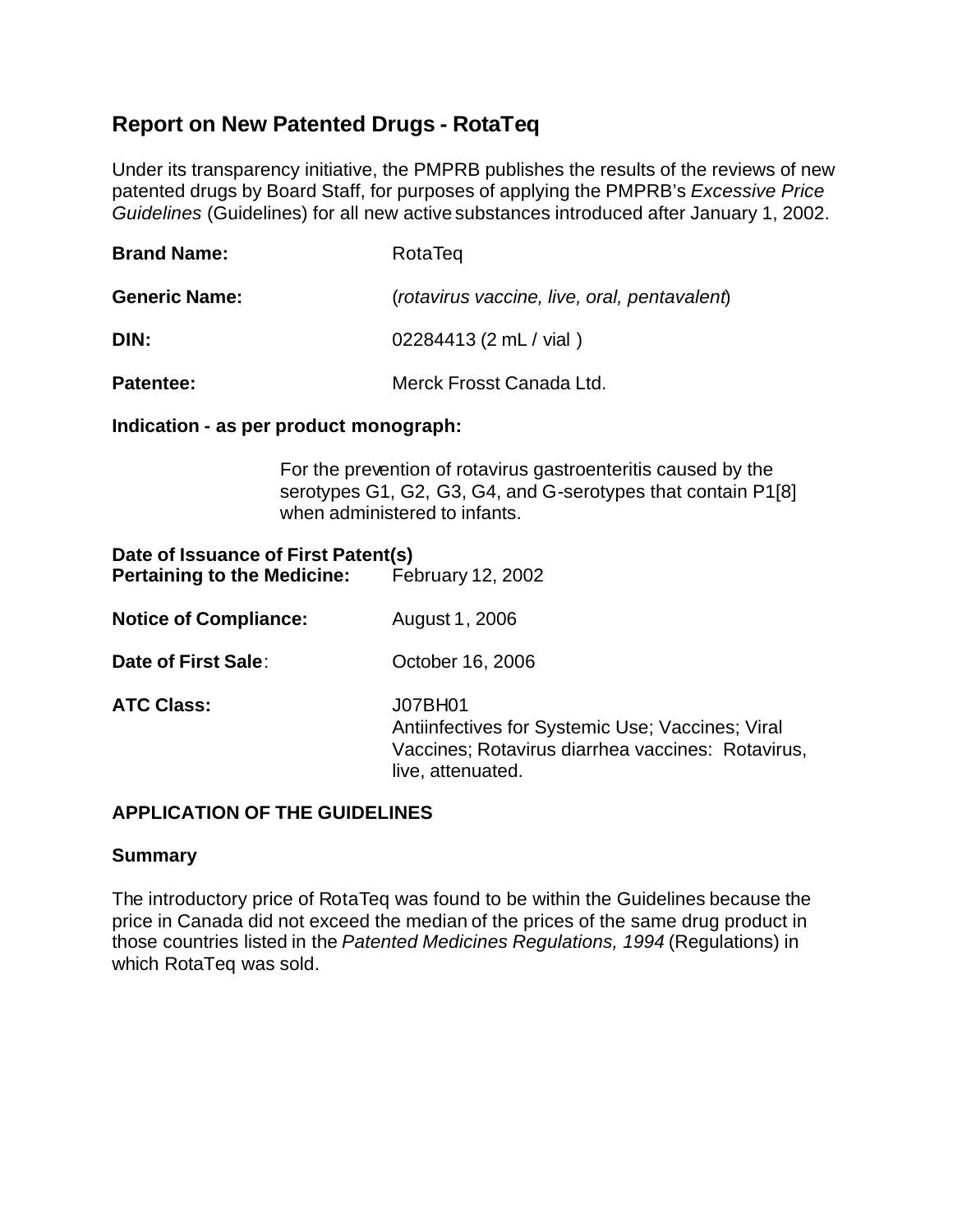### **Scientific Review**

RotaTeq is a new active substance and the PMPRB's Human Drug Advisory Panel (HDAP) recommended that RotaTeq be classified as a category 2 new medicine. It is a breakthrough medicine as it is the first vaccine sold in Canada that prevents severe rotavirus gastroenteritis in children, a serious public health issue. RotaTeq also has a reassuring safety profile with respect to intussusception.

The HDAP did not identify any comparators for RotaTeq. There is no drug therapy or vaccine indicated or used for the prevention of human rotavirus infection.

### **Price Review**

Under the Guidelines, the introductory price of a new category 2 drug product will be presumed to be excessive if it exceeds the price of all of the comparable drug products, based on a Therapeutic Class Comparison (TCC) test and if the price exceeds the median of the international prices identified in an International Price Comparison (IPC) test. See the PMPRB's *Compendium of Guidelines, Policies and Procedures* for a more complete description of the Guidelines.

It was not possible to conduct a TCC test as the HDAP did not identify any comparator drug products. At introduction, the price of RotaTeq was within the Guidelines as it did not exceed the median of international prices identified in an IPC test.

| $1.111$ causion $\frac{1}{2}$ . Chock (Colored to Deconnect Ecoc) |                    |  |
|-------------------------------------------------------------------|--------------------|--|
| <b>Country</b>                                                    | Price per mL (CDN) |  |
| Canada                                                            | \$27.5000          |  |
| France                                                            | \$30.7957          |  |
| Germany                                                           | \$32.3355          |  |
| Italy                                                             | n/a                |  |
| Sweden                                                            | n/a                |  |
| Switzerland                                                       | n/a                |  |
| United Kingdom                                                    | n/a                |  |
| <b>United States</b>                                              | \$40.3117          |  |
| <b>International Median</b>                                       | \$32.3355          |  |

## **Introductory Period (October to December 2006)**

Sources: Publicly available prices as per the *Regulations*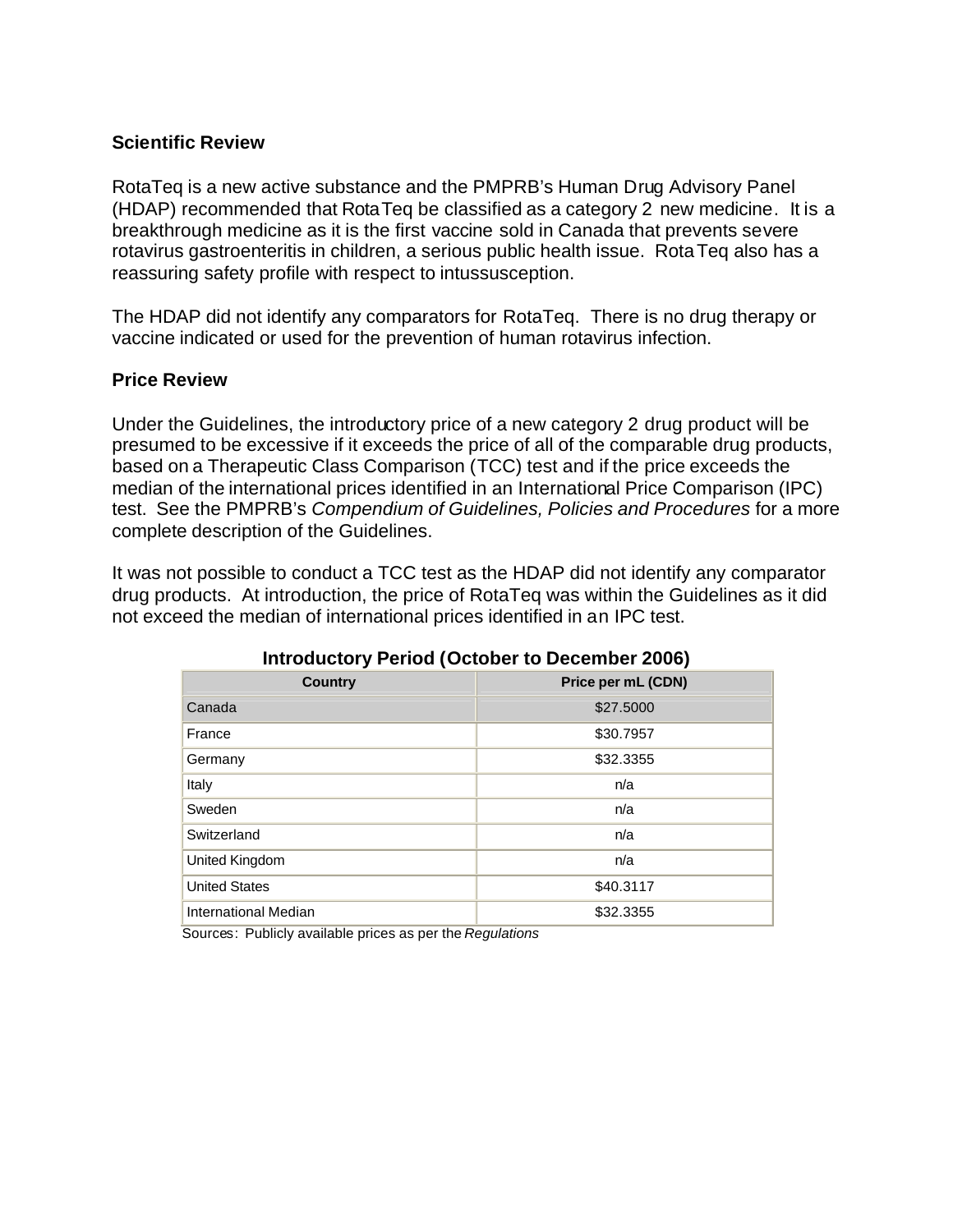*Where comparators and dosage regimens are referred to in the Summary Reports, they have been selected by the PMPRB Staff and the HDAP for the purpose of carrying out the PMPRB's regulatory mandate, which is to review the prices of patented medicines sold in Canada to ensure that such prices are not excessive. The publication of these reports is also part of the PMPRB's commitment to make its price review process more transparent.*

*The information contained in the PMPRB's Summary Reports should not be relied upon for any purpose other than its stated purpose and is not to be interpreted as an endorsement, recommendation or approval of any drug nor is it intended to be relied upon as a substitute for seeking appropriate advice from a qualified health care practitioner.*

# **References - RotaTeq**

- 1. Anonymous. RotaTeq: a new oral rotavirus vaccine. The Medical Letter 2006;48:61-3.
- 2. Anonymous. RotaTeq Scientific Discussion. European Medicines Evaluation Agency. September 26, 2006.
- 3. Anon. Rotavirus vaccine (RotaTeq) profile report. Drugs and Therapy Perspective 2006;22 (10): 506.
- 4. Bines JE, Kohl KS, Forster J, *et al*. Acute intussusception in infants and children as an adverse event following immunization: case definition and guidelines of data collection, analysis, and presentation. Vaccine 2004;22:569-74.
- 5. Bines JE. Rotavirus vaccines and intussusception risk. Curr Opin Gastroenterol 2005;21:20-5.
- 6. Bines J. Intussusception and rotavirus vaccines. Vaccine 2006;24:3772-6. (electronic)
- 7. Centers for Disease Control and Prevention. Prevention of rotavirus gastroenteritis among infants and children. Recommendations of the Advisory Committee on Immunization Practices (ACIP). MMWR 2006;55(No. RR-12):1-14.
- 8. Clark HF, Offit PA, Plotkin SA, *et al*. The new pentavalent rotavirus vaccine composed of bovine (strain WC3)-human rotavirus reassortants. Pediatr Infect Dis J 2006;25:577-583.
- 9. Clark HF, Burke CJ, Volkin DB, *et al*. Safety, immunogenicity and efficacy in healthy infants of G1 and G2 human reassortant rotavirus vaccine in a new stabilizer/buffer liquid formulation. Pediatr Infect Dis J 2003;22:914-20.